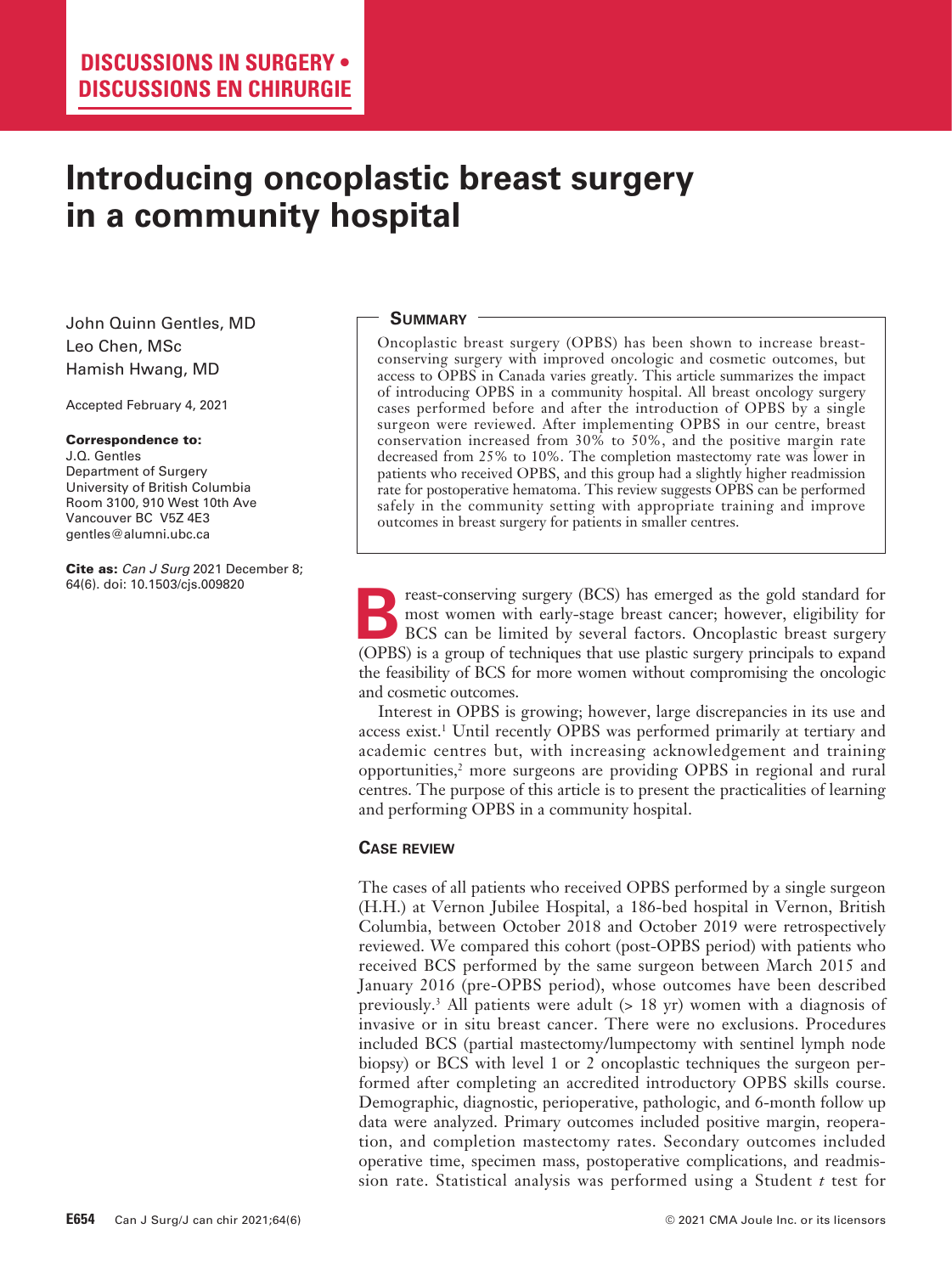continuous variables and  $\chi^2$  test or Mann–Whitney  $U$ tests for categorical variables where appropriate. Calculations were performed using Excel (Microsoft) and R software version 3.6.1. A *p* value less than 0.05 was considered statistically significant.

# **Cohort comparison**

Our comparison includes a total of 32 breast oncology cases: 12 patients in the pre-OPBS period and 20 in the post-OPBS period. Demographic characteristics, diagnoses and staging comparisons are summarized in Table 1. The mean Charlson Comorbidity Index score for the pre-OPBS group was significantly lower.

Operative data, including frequency of oncoplastic techniques, are shown in Table 2. Operative duration was significantly longer in the group receiving OPBS. The mean tumour size was similar in the 2 cohorts. Specimen weight was significantly higher in the post-OPBS cohort. Three patients in the pre-OPBS group (25%) and 2 patients in the post-OPBS group (10%) had positive margins. Those in the pre-OPBS group were treated with completion mastectomy. One additional patient in that group with a negative but close margin for multifocal ductal carcinoma in situ underwent completion mastectomy. Both post-OPBS patients with positive margins were treated with revision partial mastectomy and repeat OPBS. The completion mastectomy rate was higher in the pre-OPBS group  $(33.3\% \text{ v. } 0\%, p = 0.014)$ . Fifteen and 20 total mastectomies were performed during the pre- and post-OPBS periods, respectively. These patients were either deemed not to be candidates for BCS or preferred to have a mastectomy. Overall, the breast conservation rate post-OPBS increased from 30% to 50% (8 of 27 v. 20 of 40,  $p = 0.048$ ). One patient in each cohort had unsuccessful sentinel lymph node localization and required subsequent axillary lymph node dissections. One patient in the pre-OPBS group developed a recurrence with metastatic disease and died 6 months after surgery. No other recurrences were observed in the follow-up period in either group.

Postoperative complications are shown in Table 3. No patient in the pre-OPBS group required readmission, whereas 2 patients in the post-OPBS group required readmission for hematoma evacuation.

# **Discussion**

It is well established that OPBS, when indicated, results in improved outcomes in tertiary care settings<sup>4</sup>. Less established is whether these results can be replicated in community care settings. A recent 5-year case series by Knowles and colleagues<sup>5</sup> including  $275$  patients undergoing OPBS at a single advanced-level community hospital and regional cancer centre reported very favourable

| Table 1. Demographic and histologic characteristics                   |              |              |               |  |  |  |
|-----------------------------------------------------------------------|--------------|--------------|---------------|--|--|--|
|                                                                       | Pre-OPBS     | Post-OPBS    | $\mathcal{D}$ |  |  |  |
| Cohort                                                                | $(n = 12)$   | $(n = 20)$   | value         |  |  |  |
| Age, mean (range), yr                                                 | 65.2 (57-78) | 66.7 (37-84) | 0.70          |  |  |  |
| CCI, mean (range)                                                     | $1.08(0-2)$  | $1.90(0-3)$  | 0.024         |  |  |  |
| Histology, no. (%)                                                    |              |              | 0.52          |  |  |  |
| Invasive ductal carcinoma                                             | 6(50.0)      | 14 (70.0)    |               |  |  |  |
| Mixed ductal and lobular carcinoma                                    | 1(8.3)       | 1(5.0)       |               |  |  |  |
| <b>DCIS</b>                                                           | 5(41.7)      | 5(25.0)      |               |  |  |  |
| Receptor status, no. (%)                                              |              |              | 0.53          |  |  |  |
| ER/PR positive                                                        | 10 (83.3)    | 15 (75.0)    |               |  |  |  |
| HER-2 positive                                                        | 0(0)         | 4(20.0)      |               |  |  |  |
| Triple negative                                                       | 1(8.3)       | 1(5.0)       |               |  |  |  |
| Unknown                                                               | 1(8.3)       | 3(15.0)      |               |  |  |  |
| Nodal status, no. (%)                                                 |              |              | >0.99         |  |  |  |
| Negative                                                              | 11 (91.6)    | 18 (90.0)    |               |  |  |  |
| Positive                                                              | 1(8.3)       | 2(10.0)      |               |  |  |  |
| Pathologic stage, no. (%)                                             |              |              | 0.70          |  |  |  |
| pTis                                                                  | 4(33.3)      | 5(25.0)      |               |  |  |  |
| pT1                                                                   | 5(41.7)      | 12 (60.0)    |               |  |  |  |
| pT <sub>2</sub>                                                       | 3(25.0)      | 3(15.0)      |               |  |  |  |
| Overall stage, no. (%)                                                |              |              | 0.91          |  |  |  |
| $\Omega$                                                              | 4(33.3)      | 5(25.0)      |               |  |  |  |
| IA                                                                    | 5(41.7)      | 9(45.0)      |               |  |  |  |
| IB                                                                    | 0(0)         | 1(5.0)       |               |  |  |  |
| <b>IIA</b>                                                            | 2(16.7)      | 4(20.0)      |               |  |  |  |
| <b>IIB</b>                                                            | 1(8.3)       | 0(0)         |               |  |  |  |
| <b>IIIA</b>                                                           | 0(0)         | 1(5.0)       |               |  |  |  |
| COL Charles Conserbidity Index: DOC - disabel existence in situa ED - |              |              |               |  |  |  |

harlson Comorbidity Index; DCIS = ductal carcinoma in situ; ER = estrogen recep: HER2 = human epidermal growth factor receptor 2; OPBS = oncoplastic breast surgery; PR = progesterone receptor.

#### **Table 2. Operative and tumour characteristics**

|                                                            | Pre-OPBS            | Post-OPBS             |         |
|------------------------------------------------------------|---------------------|-----------------------|---------|
| Characteristic                                             | $(n = 12)$          | $(n = 20)$            | p value |
| Fine wire localized, no. (%)                               | 8(66.7)             | 13 (65.0)             | 0.92    |
| Operative time, mean (range),<br>min                       | 46.4<br>$(20 - 70)$ | 61.0<br>$(34 - 95)$   | 0.026   |
| Tumour size                                                |                     |                       |         |
| Maximum dimension, mean<br>(range), mm                     | 28.8 (9-80)         | 24.0 (8-75)           | 0.85    |
| Specimen mass, mean (range),<br>g                          | 33.0<br>$(21 - 56)$ | 107.6<br>$(21 - 319)$ | 0.037   |
| Positive margin rate, no. (%)                              | 3(25)               | 2(10.0)               | 0.26    |
| Oncoplastic technique, no. (%)                             |                     |                       |         |
| Crescent                                                   | 0(0)                | 7(35.0)               |         |
| Hemibatwing                                                | 0(0)                | 4(20.0)               |         |
| Racquet mammoplasty                                        | 0(0)                | 3(15.0)               |         |
| Inframammary ellipse                                       | 0(0)                | 1(5.0)                |         |
| Peripheral incision                                        | (0)                 | 1(5.0)                |         |
| Round block (doughnut<br>mastopexy)                        | 0(0)                | 2(10.0)               |         |
| Inverted T mammoplasty                                     | 0(0)                | 1(5.0)                |         |
| Reduction mastopexy                                        | (0)                 | 1(5.0)                |         |
| Completion mastectomy                                      | $33.3\%$ (4)        | 0(0)                  | 0.014   |
| Re-excision of margins                                     | 0(0)                | 2(10.0)               | 0.52    |
| Total no. of mastectomies<br>performed within study period | 15                  | 20                    |         |
| Breast conservation rate, no. (%)                          | 8/27 (30)           | 20/40 (50)            | 0.048   |
| OPBS= Oncoplastic breast surgery.                          |                     |                       |         |